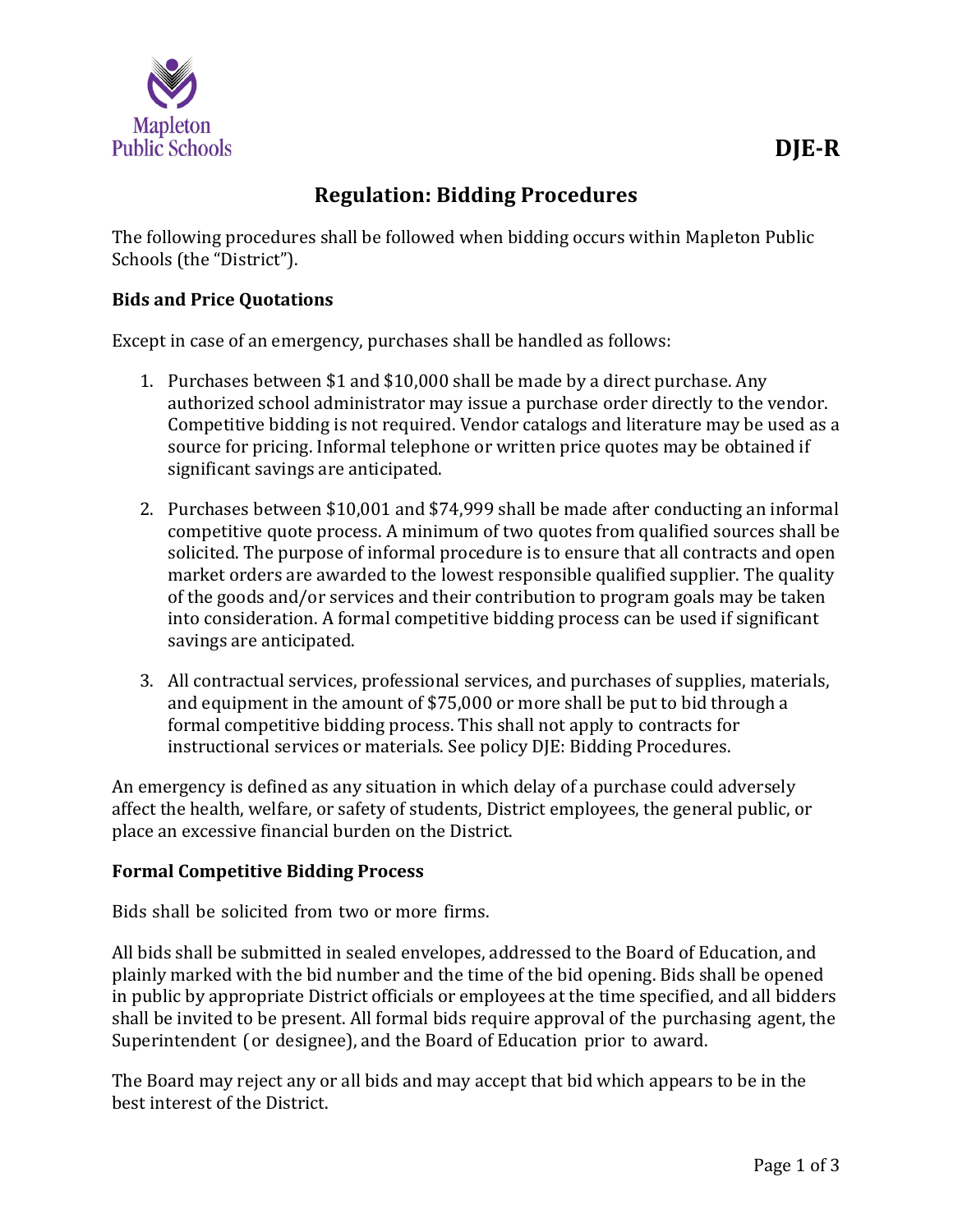

The bidder to whom an award is made is required to submit proof of liability insurance and when appropriate, proof of workers' compensation insurance, and may be required to enter into a written contract with the District. Any written contract shall include a provision requiring a criminal background check for any person providing direct services to students under the contract, including but not limited to transportation, instruction, or food services, as required by law. The contracting entity is responsible for any costs associated with the background check.

## **Specifications**

Specifications shall be written with a clear and accurate description of the technical requirements for the material, product, or service to be procured in such a manner to stimulate competition among all levels of sales, manufacturing, and service organizations. The purchasing department, in cooperation with the administrator(s) requesting the purchase are responsible for writing all specifications.

The purchasing department has the authority and duty to request reconsideration of specifications or quantity of material requisitioned, if in the opinion of the department, the interests of the District may be better served.

#### **Withdrawal of Bid**

Any bidder may withdraw his bid if a written request for withdrawal is received by the purchasing department prior to the time set for opening bids. No bidder may withdraw his bid after the time of the bid opening except in the case of an obvious error, as determined by the purchasing department. In this event, the bid may be withdrawn but not changed. Second chance bidding will not be allowed.

#### **Award of Bid**

The award of a bid shall, barring extenuating circumstances, be made to the lowest responsible bidder who meets the qualifications for quality, price, terms, and service. However, the District reserves the right to reject any and all bids/proposals in part or in whole and to accept the bid/proposal which appears to be in the best interests of the District. If two or more bidding firms are equal in price and other factors and one firm is located within the boundaries of the District, the local firm will receive the order. In other cases, the purchasing department will make the award by drawing lots or by dividing the order, using whichever method is most advantageous to the District.

#### **Public Information on Bids**

After the bids have been opened, tabulated, and awarded, they shall be available for those interested to copy or study. They shall not, however, be removed from the purchasing department. Requests for proposals are not subject to public inspection until a